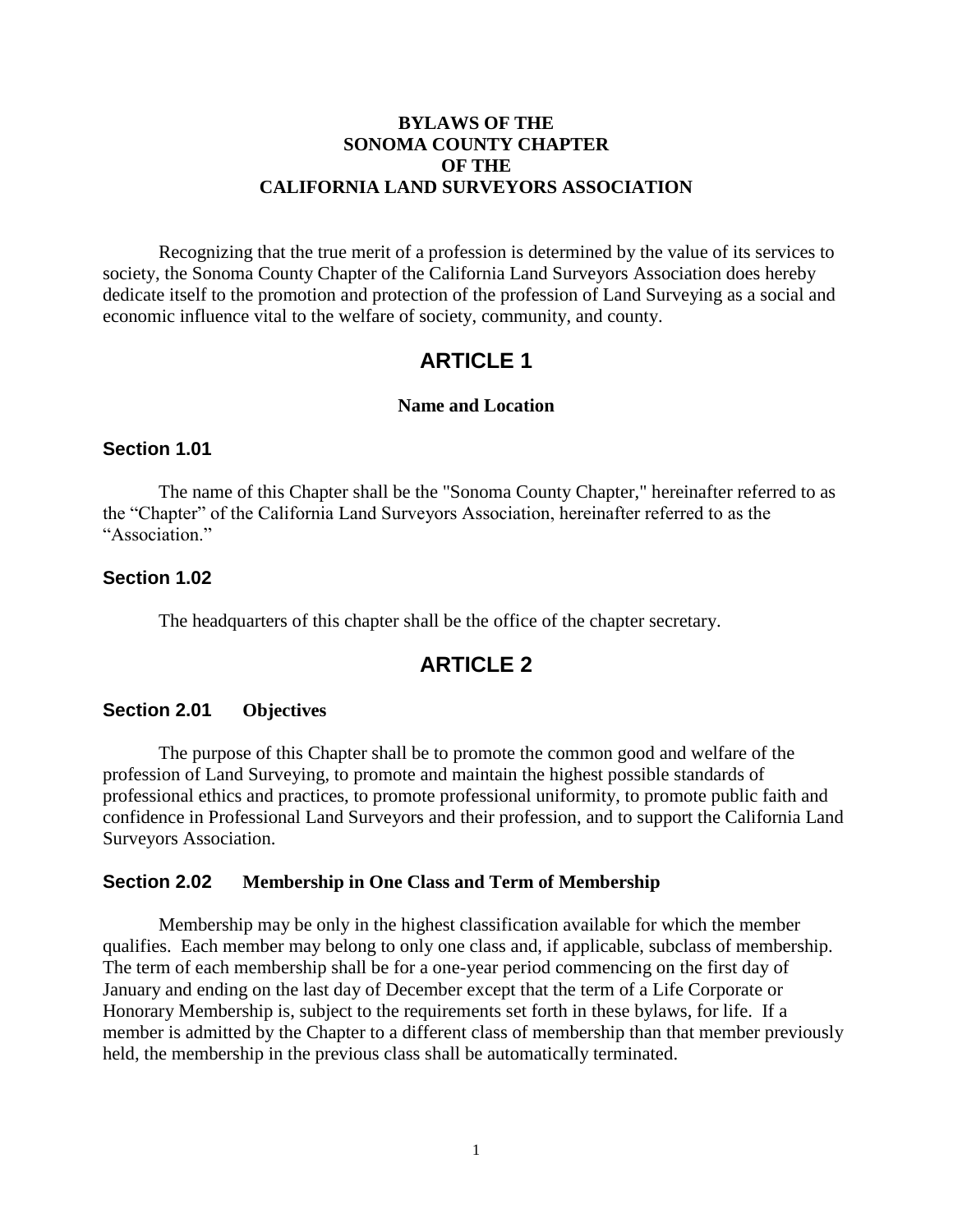# **ARTICLE 3**

### **Definitions and Limitations**

## **Section 3.01**

This Chapter, in its activities and in its membership shall be non-partisan and non-sectarian. The Chapter is a subsidiary organization of the California Land Surveyors Association, and has been chartered as provided in the Association Bylaws.

The chapter's charter is subject to the authority of the Association. Copies of all contracts shall be submitted to the Association office. Copies of the books and records of the Chapter, including all financial records, shall be made available to the Association at any reasonable time, and the Chapter shall cooperate fully with the Association in preparing and filling tax returns and other documents as may be required by law.

The Chapter shall have ten or more members who are also Corporate members of the Association.

### **Section 3.02 Limitation**

The Chapter shall meet all requirements imposed upon the Chapter by the Articles of Incorporation and the Association Bylaws. The Chapter shall not take any action or publicly espouse any position contrary to any provision of the Articles of Incorporation, the Association Bylaws, or any position or resolution of the CLSA Board of Directors. Nothing in this section shall be construed to prohibit the Chapter from directing any Chapter Representative to propose and debate actions or positions at any Board of Directors meeting.

# **ARTICLE 4**

### **Membership and Dues**

## **Section 4.01**

The application for membership shall become valid upon notification by the Chapter of acceptance of the application.

Application for membership shall be in a form prescribed by the Board of Directors, said application being the same, current form as used for annual dues and informational update. The membership committee shall verify the qualifications of the applicant and recommend action to the Board of Directors.

The classes of membership of the Chapter and the prerequisites for each shall be as follows: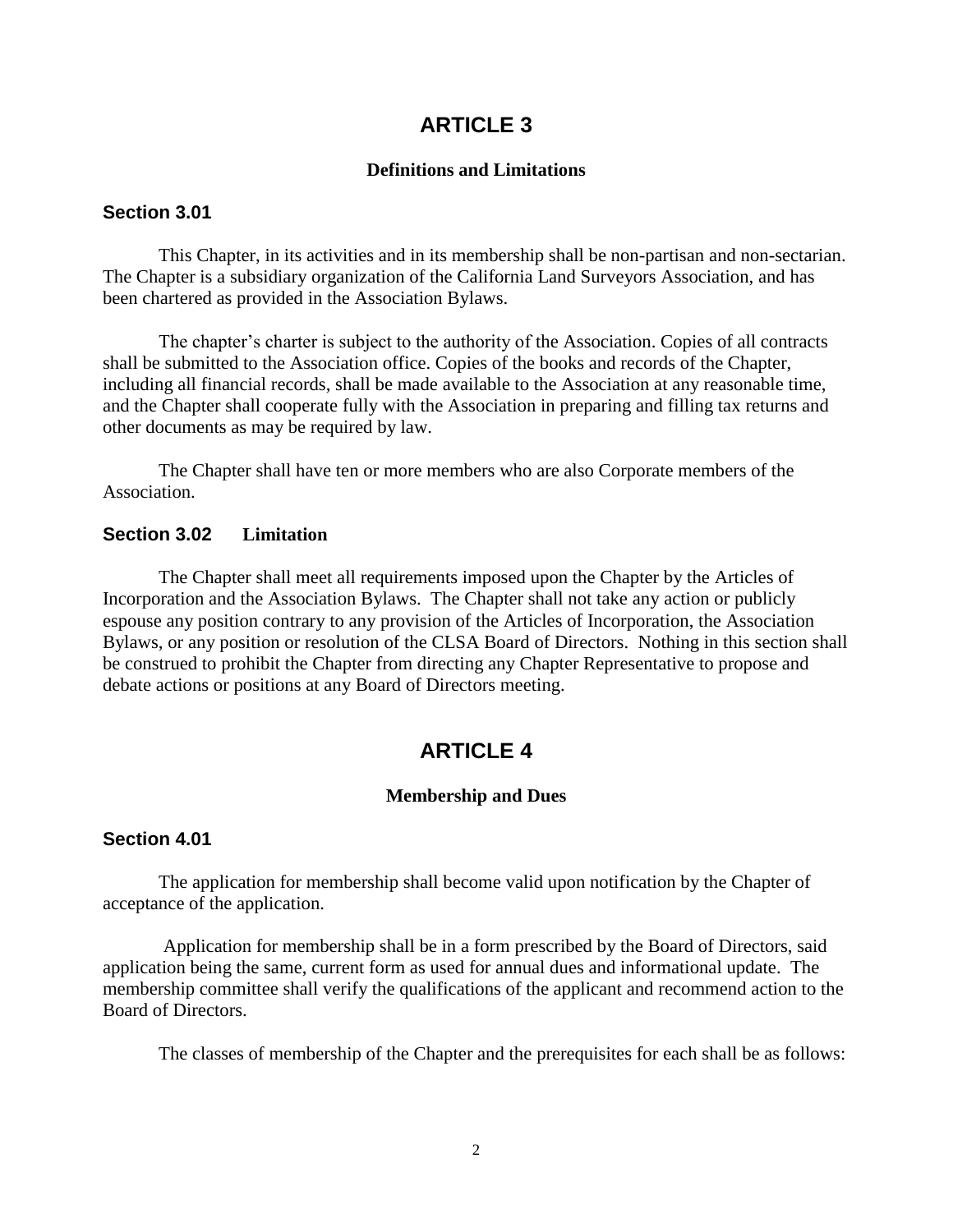A. CORPORATE MEMBER: A member having the right to vote on matters of this Association when a vote of the members is required or allowed by the Articles of Incorporation or these Bylaws. Each Corporate Member shall be a member of one of four subclasses:

(A.1) REGULAR CORPORATE MEMBER: Any person who is licensed as a Land Surveyor or Photogrammetric Surveyor in the State of California and who is a Corporate member of the Parent Association, shall be eligible for membership in this Chapter as a Corporate Member. Only Corporate members shall have the right to vote on issues of the Parent Association.

(A.2) A LIFE CORPORATE MEMBER: Any person who is licensed as a Land Surveyor or Photogrammetric Surveyor in the State of California, has had at least twelve years continuous membership in the Association, who has achieved a level of distinction in the land surveying profession due to his or her dedicated service to the Chapter, widely recognized achievements furthering the good of the profession, or other significant accomplishments in the profession of land surveying deserving of a special tribute.A Life Corporate Member may also be any person who has served honorably as a President of the Chapter. Life Corporate memberships must be approved by the Chapter.

Life Corporate Memberships must be nominated by the Board of Directors and approved by the Chapter at a regular meeting.

(A.3) A RETIRED CORPORATE MEMBER: Any a person who is licensed as a Land Surveyor or Photogrammetric Surveyor in the State of California, has had at least ten years continuous membership in the Chapter, has retired from active practice, and is either at least sixtytwo years of age or is permanently disabled.

(A.4) CE CORPORATE MEMBER: Any person who is a Registered Civil Engineer who is authorized to practice land surveying, pursuant to Article 3, Section 8731 of the professional Land Surveyors Act. A CE Corporate member must be actively practicing land surveying and show sufficient proof thereof.

B. ASSOCIATE MEMBER: Any person who holds a valid certificate as a Land Surveyor in Training shall be eligible for membership in this Chapter as an Associate Member.

C. AFFILIATE MEMBER: Any person, interested in the field of surveying, but not licensed as a Land Surveyor or Photogrammetric Surveyor or does not hold a valid certificate as a Land Surveyor in Training, who in their profession or vocation relies upon the fundamentals of land surveying shall be eligible to apply for membership in this Chapter as an Affiliate Member. Such applications must be endorsed by a Corporate Member.

D. SUSTAINING MEMBER: Any individual, company, or corporation who by their interest in the Land Surveying profession is desirous of supporting the purposes and objectives of this Chapter shall be eligible for membership in this Chapter as a Sustaining Member. Acceptance of a sustaining member is in no way an Official Corporation endorsement of the products or services offered by the sustaining member.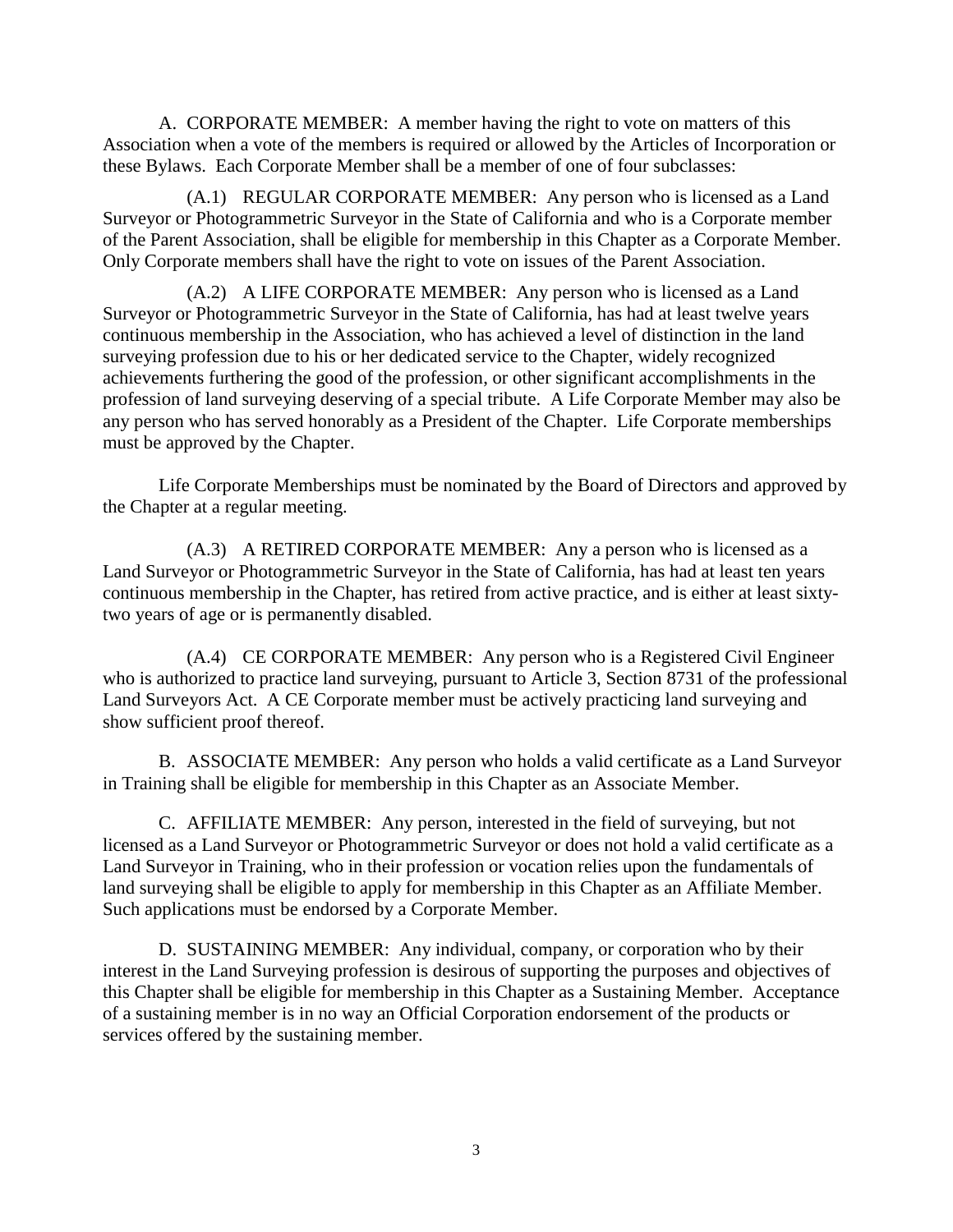E. STUDENT MEMBER: Any person who is a student in a College or University and is actively pursuing a surveying education may be eligible for membership in this Chapter. The application for membership must be endorsed by a Chapter Member.

F. HONORARY MEMBER: Any person who is not eligible to be a Corporate Member, but whose professional attainments in surveying or closely associated fields have gained a broadly acknowledged eminence, or who has given special service to the Association or its objectives.

# **Section 4.02 Good Standing**

A Chapter member in good standing is a person whose dues and assessments are current in conformance with these bylaws and who is not currently suspended by the Chapter.

## **Section 4.03 Dues**

The Chapter annual dues and all assessments shall be recommended by the Chapter Board of Directors and approved by a majority of those voting at a Chapter meeting. Dues shall be due on the first day of January of each year. Assessments shall be due and payable as specified in the motion establishing them. The Treasurer shall notify as soon as practicable those whose dues or assessments are three (3) months in arrears. The Chapter membership of any person whose dues and assessments are not paid within fourteen (14) days thereafter may be subject to termination as set forth below.

## **Section 4.04 Association Membership**

Each Chapter member shall become an Association Member within one year following their admission to the Chapter as provided in Section 8.07 of the Association's bylaws. However, a first-time applicant may have membership in the Chapter for the first year without Association membership, conditional upon attaining membership in the Association the following year. The Chapter membership of any person who fails to become an Association member, as described above, shall be automatically terminated and all dues and assessments paid to the Chapter shall be forfeited. Nothing in this section shall prohibit a member from having membership in more than one chapter. However, chapter membership will be counted in only one chapter for the purpose of determining the number of chapter representatives.

## **Section 4.05 Admission to the Association**

Association admission, dues, and assessments are separate and controlled by the Association. The Chapter shall not be responsible for making application to the Association on behalf of a Chapter member, nor for the notice to a Chapter member of the status of any Association membership application.

## **Section 4.06 Suspension and Expulsion**

A member may be expelled or suspended from the Chapter for willful disregard of the Association and Chapter principles and purposes or for conduct detrimental to the Chapter's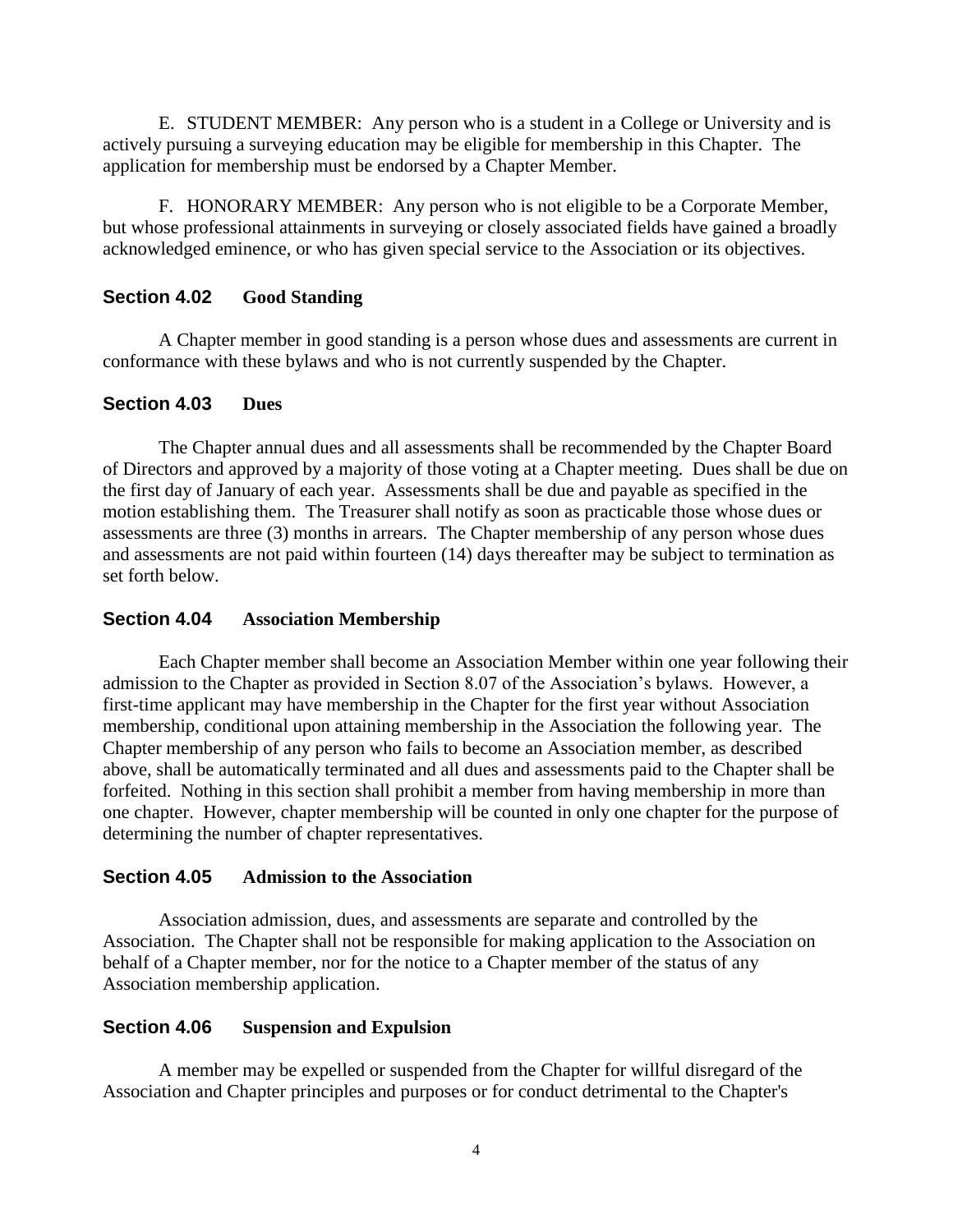welfare. Expulsion or suspension shall require a three-fifths vote of the entire Board of Directors, and a majority vote of the Chapter members at the next available, scheduled Chapter meeting. Thirty day's notice shall be given the offending member in order that he may be present and heard at the hearing on such action.

Following suspension and a one-year absence from Chapter activities, a member may be reinstated by submission of a new application with acceptance by the Membership Committee and the Chapter Board of Directors, both by simple majority votes.

# **ARTICLE 5**

### **Meetings**

## **Section 5.02(a)**

The Board of Directors shall arrange for regular meetings of the Chapter, to be not less than four times a year. Notice to be given to members, by e-mail, or E-Vite, or both, by Chapter Secretary, at least ten(10) days in advance.

## **Section 5.01(b)**

Special meetings may be called by the President or Board of Directors when they shall deem it wise and expedient. Special meetings may also be called at the written request of six (6) Corporate members, which request shall state the purpose of such meetings. The call for any such special meetings shall be issued ten (10) days in advance, and shall state the purpose thereof; no other business shall be taken up at such meeting.

## **Section 5.02**

The Board of Directors shall determine the program and nature of business of all meetings, unless otherwise provided in the constitution and by-laws.

### **Section 5.03**

The latest edition of Robert's Rules of Order shall be accepted by the Chapter on all questions of parliamentary law. The President-Elect shall act as Parliamentarian.

### **Section 5.04**

A report will be made to the membership within 60 days of all business transacted at all general and special meetings.

## **Section 5.05**

A quorum at the annual, regular or special meetings shall be ten percent (10%) of the Chapter Members in good standing. A simple majority of Chapter Members, present at the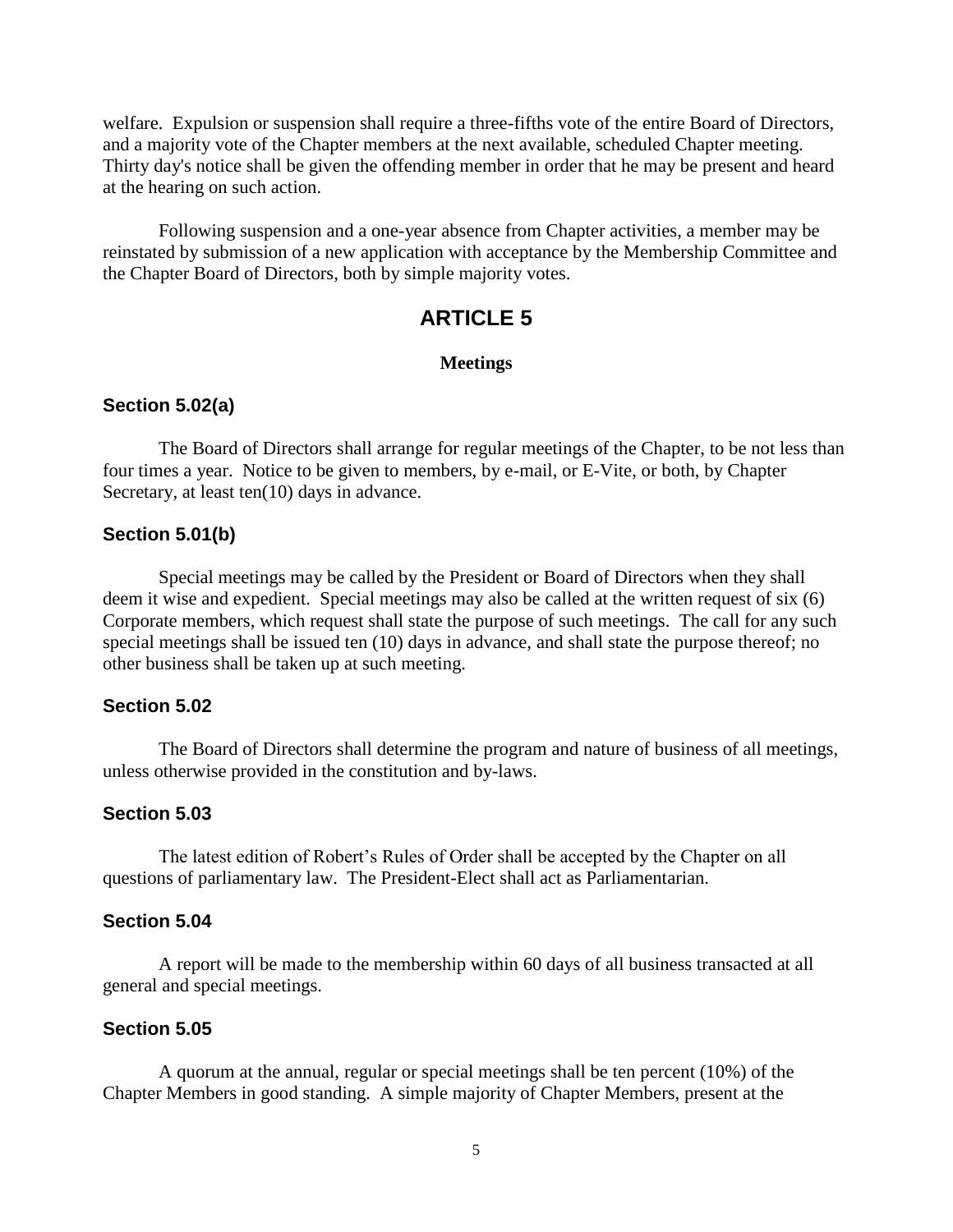meeting, will be required to carry any motion unless otherwise specified in these bylaws.

# **ARTICLE 6**

## **Officers and Elections**

## **Section 6.01 Chapter Officers**

The Chapter officers shall be a President, a President-Elect, a Secretary, a Treasurer, the Immediate Past President and as many Chapter Representatives as permitted by the Association's bylaws. The officers shall perform the duties prescribed in these bylaws and in the parliamentary authority adopted by the Chapter.

Each officer shall be an Association and Chapter Associate or Corporate member in good standing. The Chapter Representatives shall be corporate members of the Association. Each officer shall serve in consecutive succession, for one year per office. At least one new Chapter Representative shall be elected every two years.

# **Section 6.02 Office Terms**

Each officer shall serve a one (1) year term, each in consecutive succession.

The Chapter Representatives shall serve a two (2) year term as provided in the Association's bylaws. Terms of office shall begin at the close of the regular Chapter meeting in December.

## **TERM LIMITS OF OFFICERS & DIRECTORS**

The President, Vice-President (or President-Elect), Secretary, Treasurer (or Secretary/Treasurer), and Director(s) shall be filled no more than two consecutive years by any one member, unless voted on otherwise by majority vote at the chapter meeting at which the election is held..

## **Section 6.03 Nominations**

At a regular Chapter meeting no later than August 31, the Nominating Committee, as set forth in these bylaws, shall nominate candidates for Treasurer. If no regular chapter meeting is held by August 31 the Board of Directors shall approve the nomination slate.

## **Section 6.04 Elections**

Elections shall be held at the regular Chapter meeting in September. At that Chapter meeting, but before the election, additional nominations from the floor shall be permitted. Elections shall be by ballot unless there is an uncontested slate. The Chapter shall notify the Association during the month of September, the names of the Chapter officers.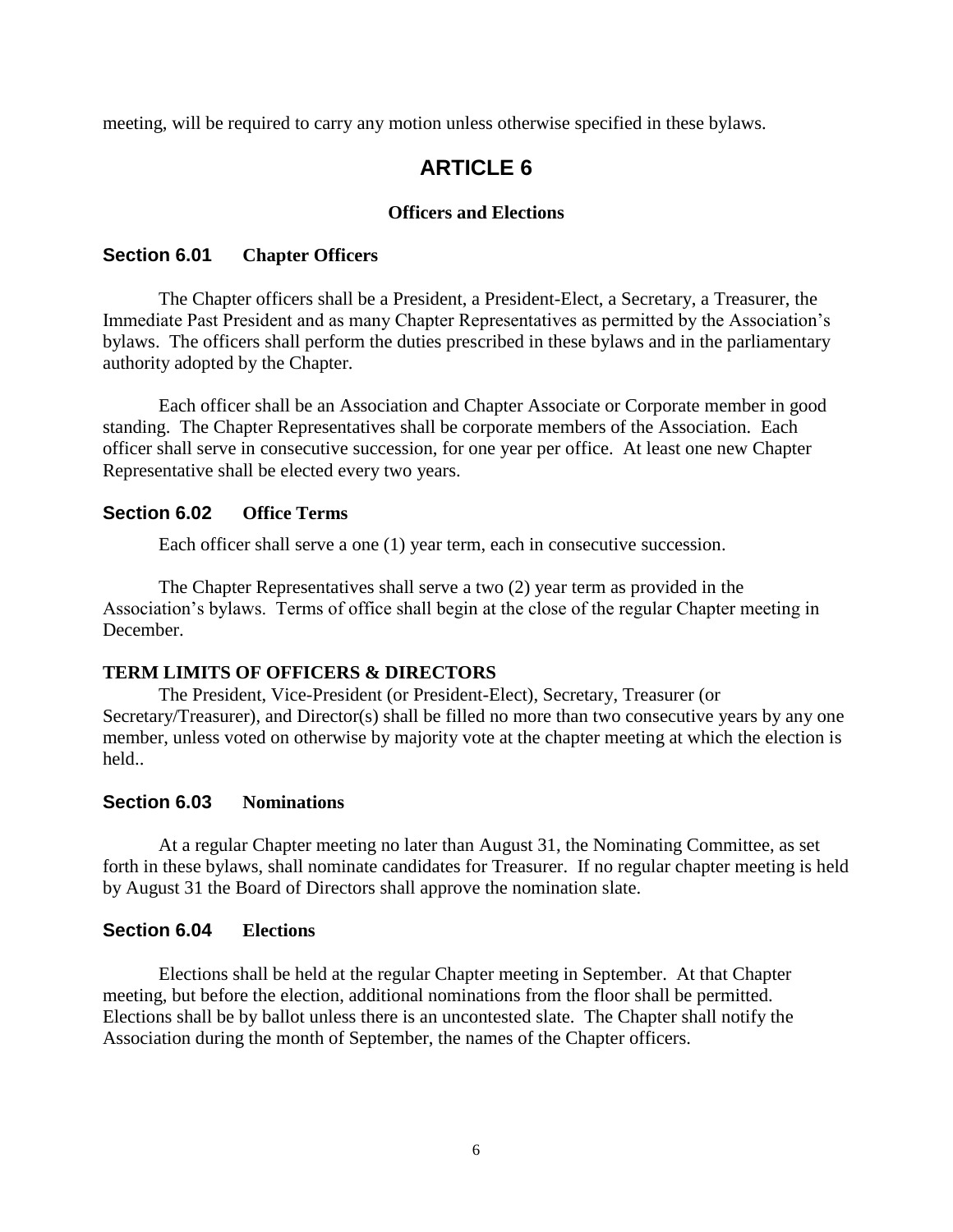### **Section 6.05 Vacancy of Office**

If a vacancy occurs in an office other than the presidency, the vacancy shall be filled for the remainder of the term by majority vote of the Board of Directors. If a vacancy occurs in the presidency, the President-Elect shall succeed the President for the remainder of the term.

### **Section 6.06 Number of Chapter Representatives**

During the month of July, the Chapter shall submit to the Association a list of Chapter members in good standing with the Chapter. The Chapter will be entitled to one Representative on the Association Board of Directors for each 20 Corporate members, or fraction thereof, confirmed by the Association to be in good standing with the Association. The Chapter may also elect up to two (2) Alternate Directors, if it so chooses.

# **ARTICLE 7**

## **Duties and Powers of Officers**

### **Section 7.01 President Duties and Powers**

The President shall have general supervision of the affairs of the Chapter, shall preside at all meetings of the Chapter and of the Board of Directors at which the President may be present, shall select the chairman of all standing committees, and may appoint special committees, any and all of which he shall be ex officio member.

The President shall appoint all required committee chairpersons and shall serve as an exofficio member with the right to vote, on all standing and special committees except the Nominating Committee.

The President shall represent the Chapter upon official occasions.

The President shall prepare and sign any correspondence sent by the Chapter. In case the President is unavailable, the Board of Directors may authorize the Vice President (or President-Elect) to prepare or sign correspondence. The President shall report back to the Chapter all action taken on behalf of the Chapter outside of the Chapter meetings.

### **Section 7.02 President-Elect Duties and Powers**

The President Elect shall preside at the meetings of the Chapter or of the Board of Directors in the absence of the President and discharge the duties of the President in case of a vacancy in the office of the President. The President Elect shall succeed to the office of President, following the term of the President. The President-Elect shall serve as Parliamentarian at the meetings of the Chapter.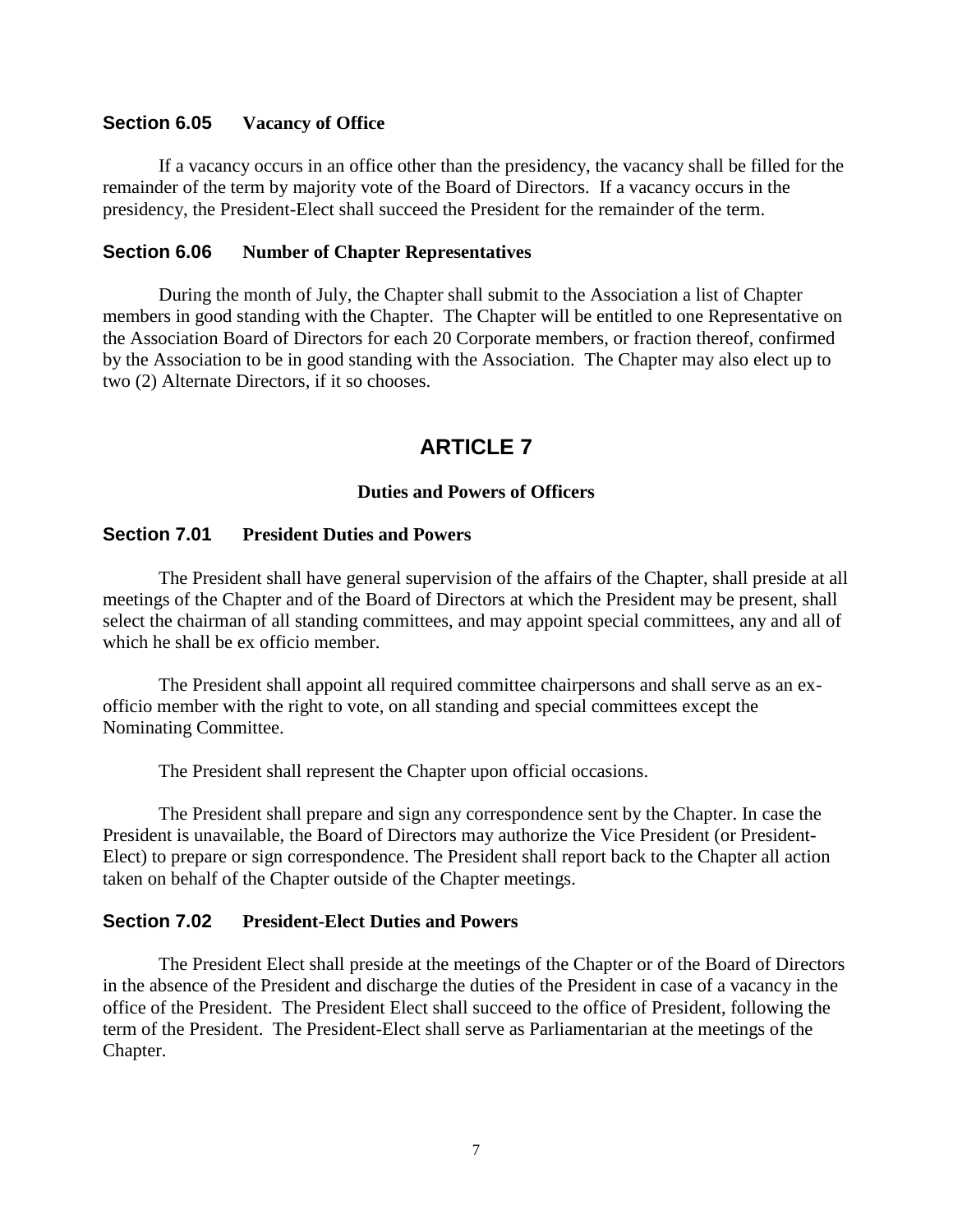### **Section 7.03 Secretary Duties and Powers**

The Secretary shall notify the members before each Chapter meeting as prescribed in these bylaws. The Secretary shall prepare the meeting notice or make arrangements to have the meeting notice prepared and shall announce the time and place for the next Chapter or Board of Directors meeting at each Chapter meeting or no less than 10 days prior to the meeting. The Secretary shall attend each Chapter meeting and Board meeting and duly record the proceedings. The Secretary shall conduct the Chapter's correspondence and keep a full record thereof.

The Secretary shall make a timely quarterly report to the Association Board of Directors on the Chapter's business and other matters of interest. The Secretary shall submit a quarterly report on the Chapter's business and other matters of interest to the Association no later than 30 days before the quarterly meetings of the Association Board of Directors. The Secretary shall submit the Chapter's annual report to the Association no later than December 31st of each year.

The Secretary shall succeed to the office of President-Elect, following the term of the current President-Elect.

## **Section 7.04 Treasurer Duties and Powers**

The Treasurer shall receive all monies, dues, and assessments, and shall deposit them in the Chapter's name. The Treasurer shall pay Chapter obligations and shall report on the treasury at each Chapter and Board meeting. The Treasurer shall make an annual financial report to the Association at the end of the calendar year.

The Treasurer shall provide information for annual tax report in appropriate timely fashion to the Association.

The Treasurer shall invest all funds not needed for current disbursements as shall be ordered by the Board of Directors. The Treasurer shall carefully examine all expenditures and use the Treasurer's best endeavor to secure economy in the administration of the Chapter. The Treasurer shall personally certify the accuracy of all bills and vouchers on which money is to be paid. All money drawn from the Treasury must be on orders approved by the President and signed by the Treasurer. The Treasurer may be bonded in such amount as the Board of Directors may require.

The Treasurer shall succeed to the office of the Chapter Secretary, following the term of the current Chapter Secretary.

#### **Section 7.05 Chapter Representatives Duties and Powers**

The Chapter Representatives shall be the Chapter's liaison with the Association's Board of Directors. They shall represent the Chapter at Association Board of Directors' meetings, cast the Chapter's votes, and report thereon to the Chapter at the next Chapter meeting.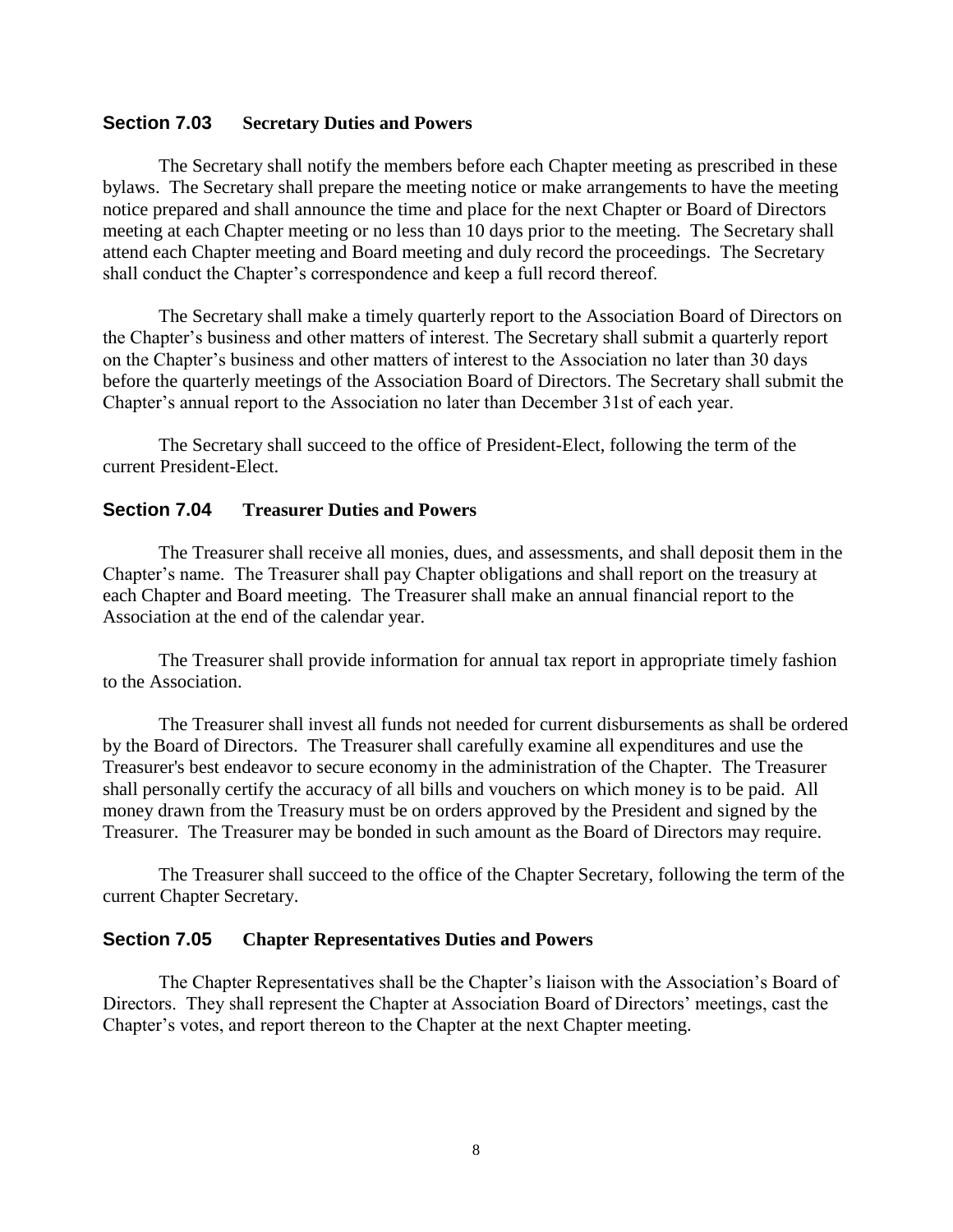### **Section 7.06 Alternate Chapter Representatives**

At the meeting at which the Officer Elections are held as set forth in Section 6.05, the President may name or the Chapter may elect one Alternate Representative for each Chapter Representative allowed by the Association. If a Chapter Representative cannot fulfill his or her duties as set forth in Section 7.05 and Section 8.01, one of the Alternate Representatives shall complete those duties. If the Chapter has more than one Alternate Representative, the President may determine the Alternate Representative who shall act in the place of an absent Chapter Representative.

# **ARTICLE 8**

## **Board of Directors**

### **Section 8.01 Composition**

The Chapter shall have as officers, a President, a President-Elect, a Secretary and a Treasurer. The Chapter representatives and the immediate past president are also officers. The officers shall be installed annually in January.

The President of the Chapter shall act as Chairman of the Board of Directors.

### **Section 8.02**

The Board of Directors shall have the general management of the affairs of the Chapter in conformity to its bylaws. The Board of Directors shall be subject to the orders of the Chapter and none of its acts shall conflict with actions taken by the Chapter. The Board of Directors shall report its recommendations and actions at the next regular Chapter meeting for ratification by the members at that meeting. Directly, or through its committees, it shall direct the investment and care of the funds of the Chapter; make disbursements and special appropriations for specific purposes; act upon applications for membership and upon expulsions as provided in these bylaws; take measures to advance the interests of the Chapter; have charge and manage all properties of the Chapter; direct the publications of the Chapter; and fill vacancies in unexpired terms of Officers and Directors. It shall make an annual report to the Chapter and Parent Association. It shall certify to the Secretary of the Association, during July, the names of the Chapter members who are Corporate members in good standing. It shall file an Annual Report in September to the Parent Association. The Annual Report shall include the names of all Chapter officers, as well as the names of each Chapter member. It shall file a Financial Report by December 31 of each year.

### **Section 8.03 Board of Directors Meetings**

The Board of Directors shall meet or confer at such time and place or in a manner specified by the President. The President shall inform the Board members of their meeting time and place or manner of conference.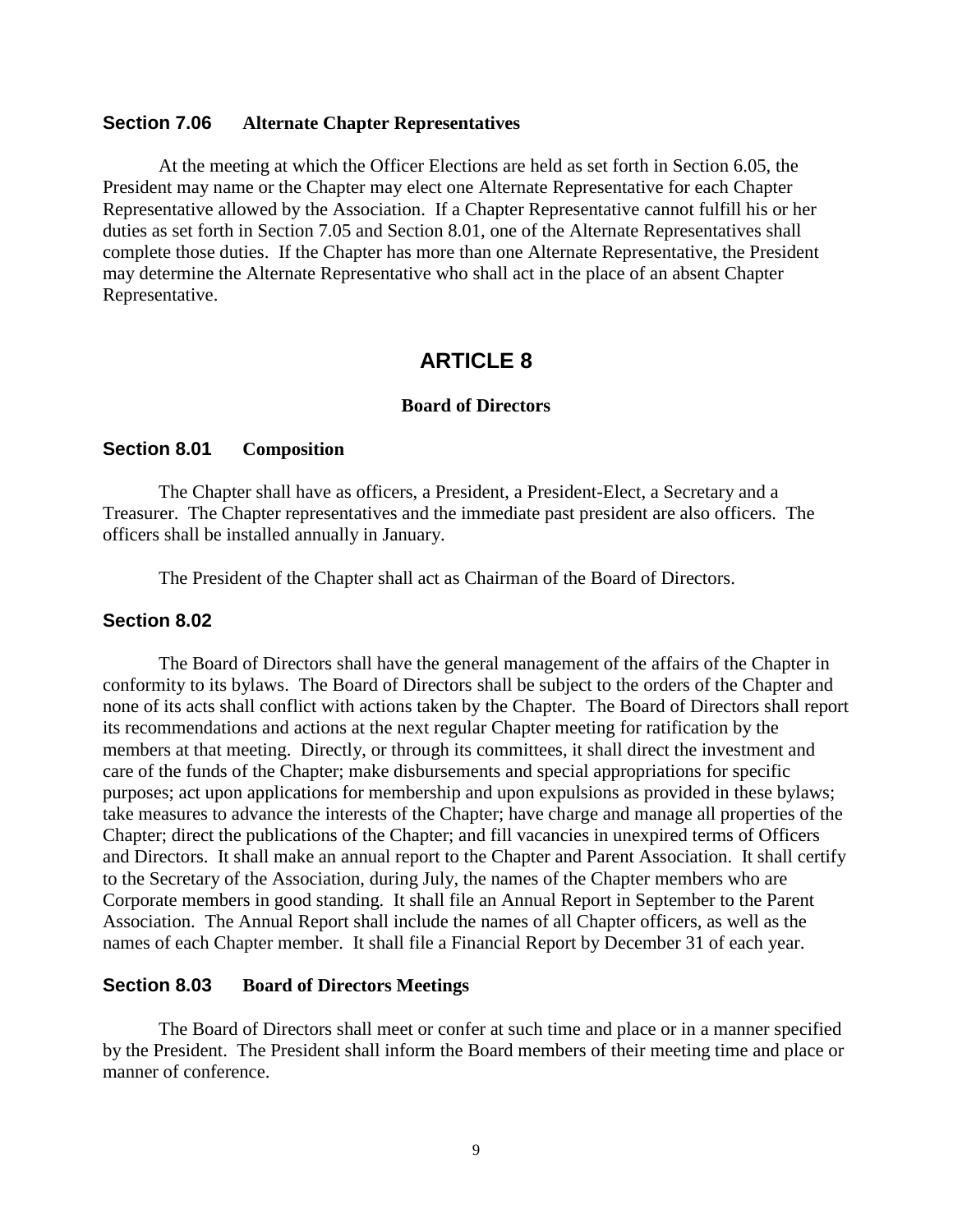Four members of the Board shall constitute a quorum for the transaction of business, and their decision shall be governed by a simple majority vote, unless otherwise stipulated in the bylaws.

## **Section 8.04**

No member of the Board shall receive a salary or compensation, except for expenses incurred in behalf of the Chapter and as approved by the Board. The members of the Board shall not be personally liable for the debts, liabilities, or other obligations of the Chapter.

# **ARTICLE 9**

## **Committees**

The Board of Directors shall appoint the following standing Committees, consisting of Corporate or Associate members of the Chapter, in the first meeting in January.

## **Section 9.01 Standing Committees**

The Board of Directors shall appoint the following standing Committees, consisting of Corporate or Associate members of the Chapter.

- (a) Bylaws Committee
- (b) Education Committee
- (c) Membership Committee
- (d) Nominating Committee\

# *Special Committees*

# **Section 9.02(a) President's Advisory Committee**

The President's Advisory Committee shall consist of Past-Presidents of the Chapter, chosen by the current President to serve for the duration of that President's term, and in conjunction with the Board of Directors when called upon, constitute a Steering Committee for the purposes of aiding in the planning and contacting of speakers and presenters, as well as special events, other than those events conducted by other committees. When acting as a Steering Committee, members of the President's Advisory Committee do NOT vote on Board decisions, and do NOT contribute to the quorum.

# **Section 902(b) Membership Committee**

The Membership Committee shall encourage membership and participation in the Chapter. It shall assist the Treasurer in soliciting and collecting Chapter dues and assessments as described in these bylaws. Additional members may be appointed to the Membership Committee from time to time at the President's discretion.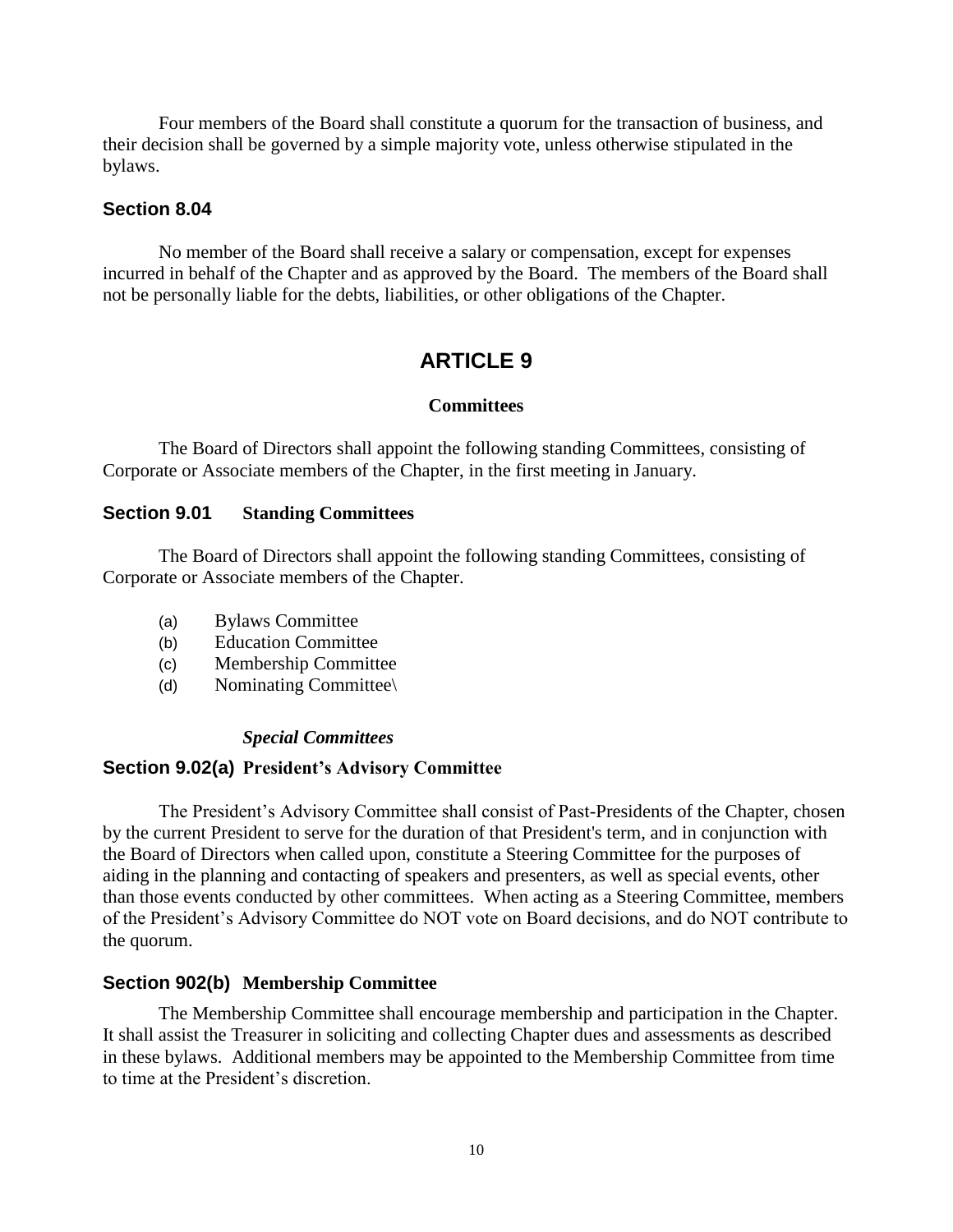#### S**ection 902(c) Professional Practices Committee**

The Professional Practices Committee shall encourage a high ethical standard of practice in the land surveying profession, encourage compliance with the Professional Land Surveyors Act and other applicable laws, report to the Chapter or proper authorities any occurrences which may need their attention, and cooperate with other local professional organizations in pursuing the above stated purposes. Additional members may be appointed to the Professional Practices Committee from time to time at the President's discretion. The Professional Practices Committee shall follow the Chapter's "Guidelines of the Professional Practices Committee." The Guidelines of the Professional Practices Committee shall be reviewed on a regular basis to determine applicability and changes.

### **Section 9.03 Committee Appointments**

Other committees may be appointed by the President as the Chapter or the Board of Directors, shall from time to time deem necessary to carry on the Chapter's work.

# **ARTICLE 10**

### **Fiscal Year**

### **Section 10.01**

The Chapter fiscal year shall be January 1 to December 31, inclusive.

# **ARTICLE 11**

#### **Amendments**

### **Section 11.01**

These bylaws may be amended from time to time. Any proposed amendment shall be submitted in writing at a regular meeting to the Board of Directors. They shall instruct the Secretary to prepare and mail or e-mail a copy of such to each CORPORATE MEMBER and instruct the CORPORATE MEMBER to indicate rejection or approval of such amendment and return same to the Secretary within 30 days. The adoption of said amendment shall require an affirmative vote of two-thirds of such votes cast. The Secretary shall notify each CORPORATE MEMBER by U.S. mail or e-mail. All proposed amendments to the bylaws must be submitted to and approved by the Association. In the event of conflict between the Chapter bylaws and the Association bylaws, the Association bylaws shall prevail.

# **ARTICLE 12**

#### **Dissolution**